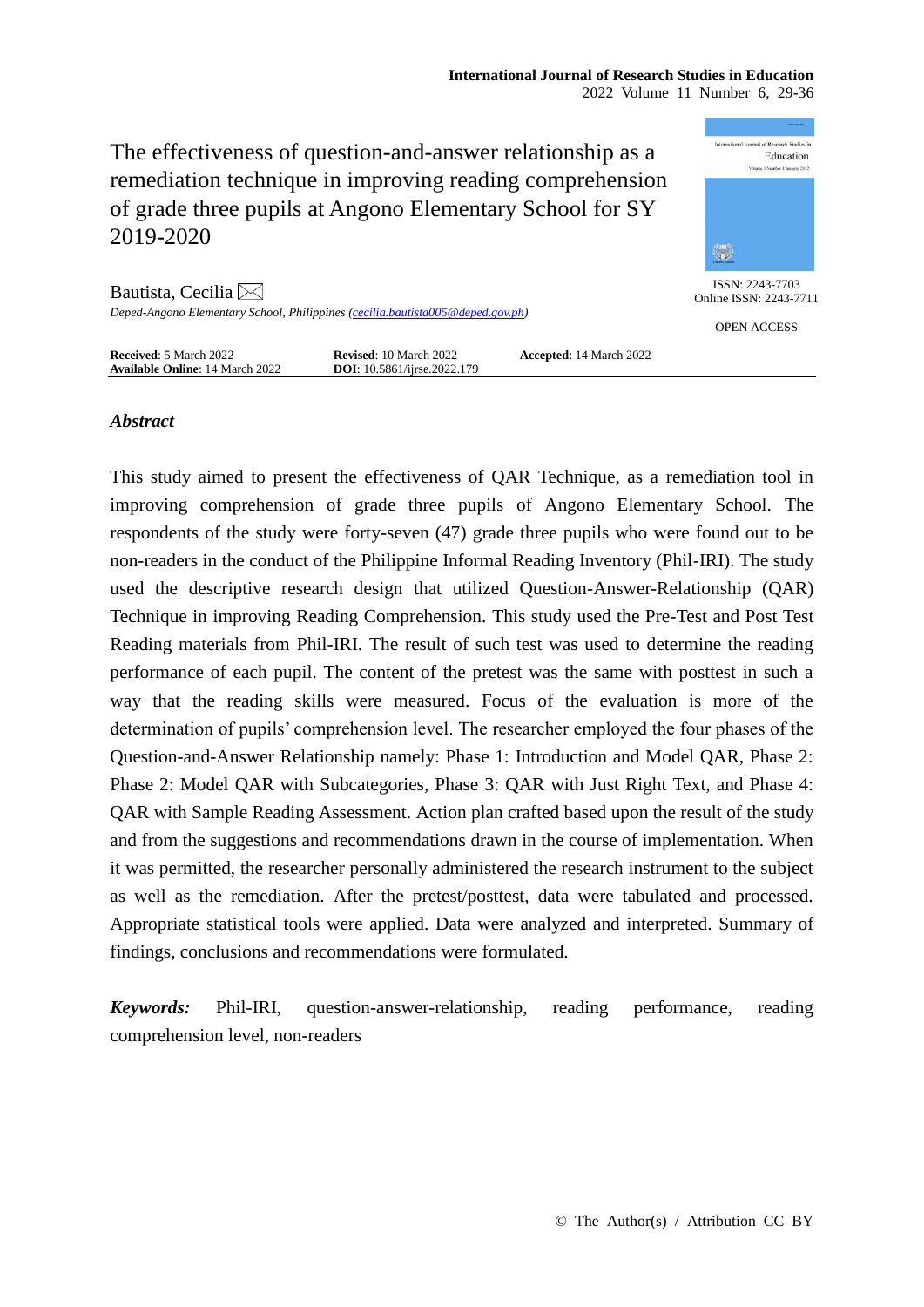# **The effectiveness of question-and-answer relationship as a remediation technique in improving reading comprehension of grade three pupils at Angono Elementary School for SY 2019-2020**

#### **1. Context and rationale**

Teaching in the Third Grade is quite challenging in a sense it is where pupils are expected to be proficient readers. Moreover, it is a testing year. With the Department of Education's Testing Program coined as LAPG (Language Assessment for Primary Grades), expectations for the Grade 3 pupils brings a very challenging role for all teachers handling the level. If pupils are to pass a national assessment, it is an imperative that they have developed proficiency in reading, not only in word recognition but more so in comprehending the text or questions posted in the assessment.

Reading comprehension is the ability of readers to get meaning from text. How does this happen? By asking adult good readers to think aloud as they read, researchers have determined that these readers actively coordinate a number of conscious processes before, during, and after reading (Pressley & Afflerbach, 1995). Good readers are aware of how their reading is going and why. They know, for example, when a text is difficult to read because it contains many new ideas and when it is difficult to read because it is poorly written. They are adept at using their prior knowledge as they read to make predictions about what might happen next and to understand ideas as they encounter them (Moore 1998). Reading is a highly strategic process during which readers are constantly constructing meaning using a variety of strategies, such as activating background knowledge, monitoring and clarifying, making predictions, drawing inferences, asking questions and summarizing. Strategies are used in combination to solve problems, to think about text and to check understanding.

Consequently, teaching comprehension strategies should focus on thinking (Harvey & Goudvis, 2000), problem solving and monitoring understanding. "Being strategic is not a skill that can be taught by drill; it is a method of approaching reading and reading instruction. Much more is required than knowing a strategy; becoming strategic calls for coordinating individual strategies. This coordinating involves altering, adjusting, modifying, testing, and shifting tactics as is fitting, until a reading comprehension problem is solved" (Trabasso &Bouchard, 2002, p. 186). While, Chou et al. (2012) used a balanced reading instructions to promote reading comprehension in young children. Importantly, reading strategically is higher order thinking. Binoya (2021) also incorporated the Phil-IRI assessment and academic performance of the Grade 5 pupils in the two language subjects- English and Filipino with positive findings. It involves transforming information and ideas. For example, summarizing requires evaluating and synthesizing information; making predictions involves combining facts and ideas and making inferences to formulate a type of hypothesis; making connections necessitates making generalizing; and clarifying require identifying problems and developing solutions. Some also used the ABRC modules to increase the reading comprehension of Grade 5 students (De Belen, 2021).

In a recent conduct of the Phil-IRI for my Grade 3 class, I have found out that all have the ability to recognize and read the words; but sadly, all forty-seven (47) pupils find the difficulty in answering comprehension questions. These findings caused confusion and frustration on my part. How could this happen? How could my pupils, who displayed growth and proficiency in word recognition failed to answer the comprehension questions? The following week, I asked the feedback from my pupils, and some of them responded that the questions were too hard in a sense that answer is not found in the reading material. Then I realized the problem. It wasn't the reading material that my pupils were having difficulty understanding. It was the questions. Thus, I realized I need to teach strategies for navigating the questions, not the text. I need to provide a tool that would support their literary development and help them answer reading comprehension questions even in standardized test.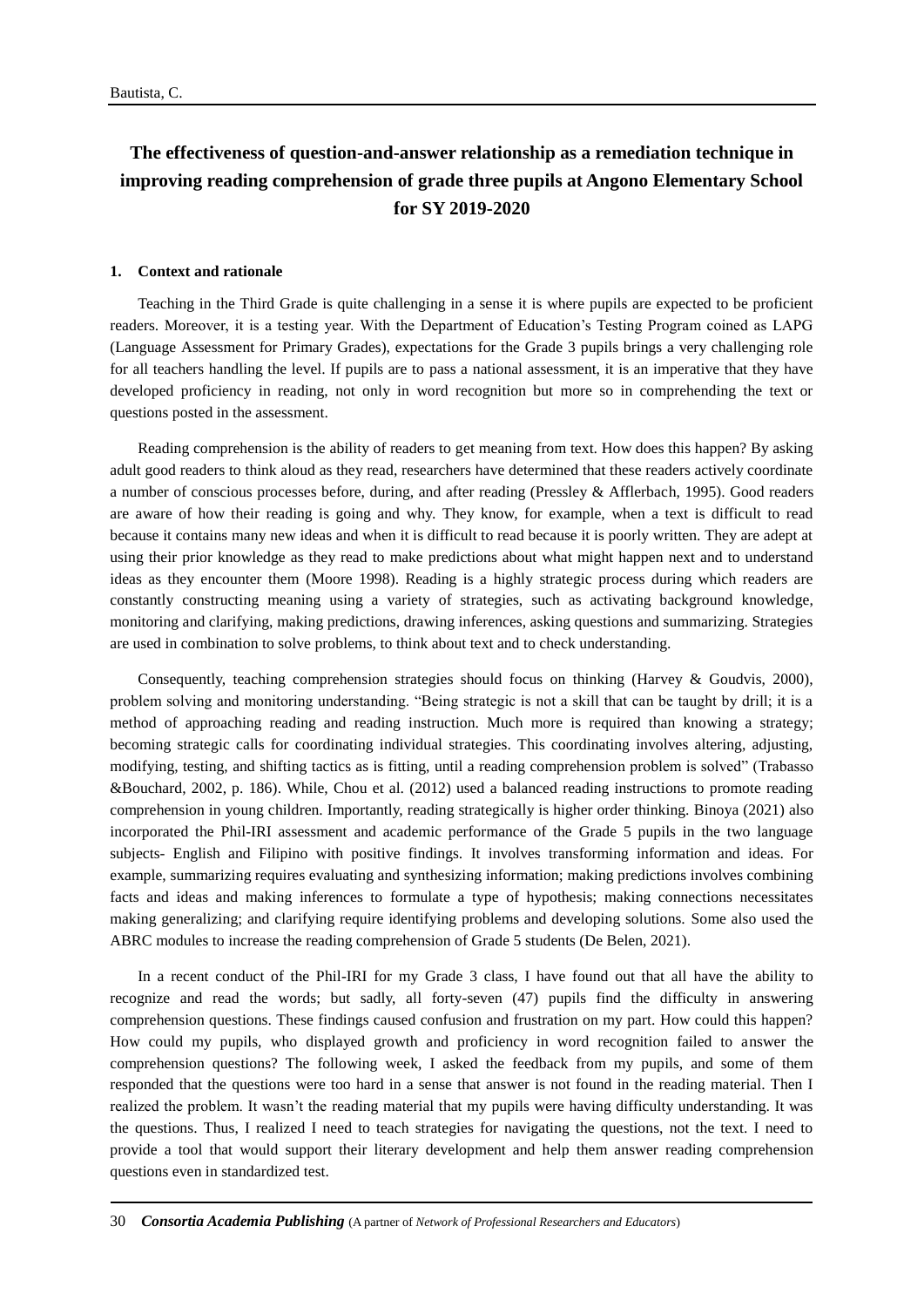# **2. Innovation, intervention and strategy**

# *The QAR Strategy*

Question-Answer Relationship is one strategy many teachers already use to help readers locate information in order to answer comprehension questions. QAR Taxonomy, first described by Pearson and Johnson (1978) and further developed by Raphael and Pearson (1985), is a method used to improve reading comprehension by identifying questions according to their relationship to two primary sources of information: the reading material and the reader's background. Using the QAR Strategy, students are able to understand the question type, and that correlates with knowing how find the information to answer the question.

Raphael (1986) categorized QAR questions according to where the answers can be found. In the book questions are literal because the answer is contained in the text. In my Head questions are inferential because the answer requires information not contained in the text. There are four types of question-answer relationship:

Right There: The answer can be found in one place in the text

Think and Search: The answer can be found in a few places in the text

Author and you. The answer cannot be found in the text. The reader must use information in the text and find the answer in their head.

On my own: The answer cannot be found in the text. The answer is developed from the reader's background knowledge.

Teaching in the third-grade level creates a heightened level of pressure for teachers. One must reflect on his instructional practices and make adjustments to increase achievement on reading assessments.

The QAR method of categorizing questions according to their answer source can improve pupils' comprehension and can also help them in improving test scores (Cummins et al., 2012). In the QAR Framework, pupils analyze the questions answer relationship while becoming more aware of their metacognition strategies as a step toward better reading comprehension (Raphael & Pearson, 1985). QAR is a valuable, well-known strategy that can be used to transport pupils to higher levels of literacy and prepare them for high-stakes testing while still focusing on high-level thinking skills.

# *Procedures*

In my third-grade class, disappointing Phil-IRI results prompted me to find a strategy I could teach my pupils in a few weeks that would support them in answering reading comprehension questions. My plan was the implementation of an eight-week whole-class intervention using QAR to increase comprehension of text and to help pupils effectively answer questions about the text they read. Each phase consisted of 5 lessons that took place daily during English class. My goal was to increase scores in a reading comprehension test.

# *2.1 Phase 1: Introduction and Model QAR*

First, I introduced the concept of QAR in a mini lesson. I made it clear to pupils that we would be using the strategy to help answer questions on the post Phil-IRI reading test. I explained that answer to reading comprehension questions can be found in two places: in the text and in the reader's mind. I used the QAR anchor chart to initially introduce only the two main categories of QAR. Raphael (1986) suggests introducing the subcategories in the QAR only after the pupils have clear picture of the difference between the categories *In the Book and In my head*. Then, to model QAR, I used the story Learning and Playing. As we read through the test, I periodically stopped, asked questions, and modelled my thinking using the QAR vocabulary as I classified each question.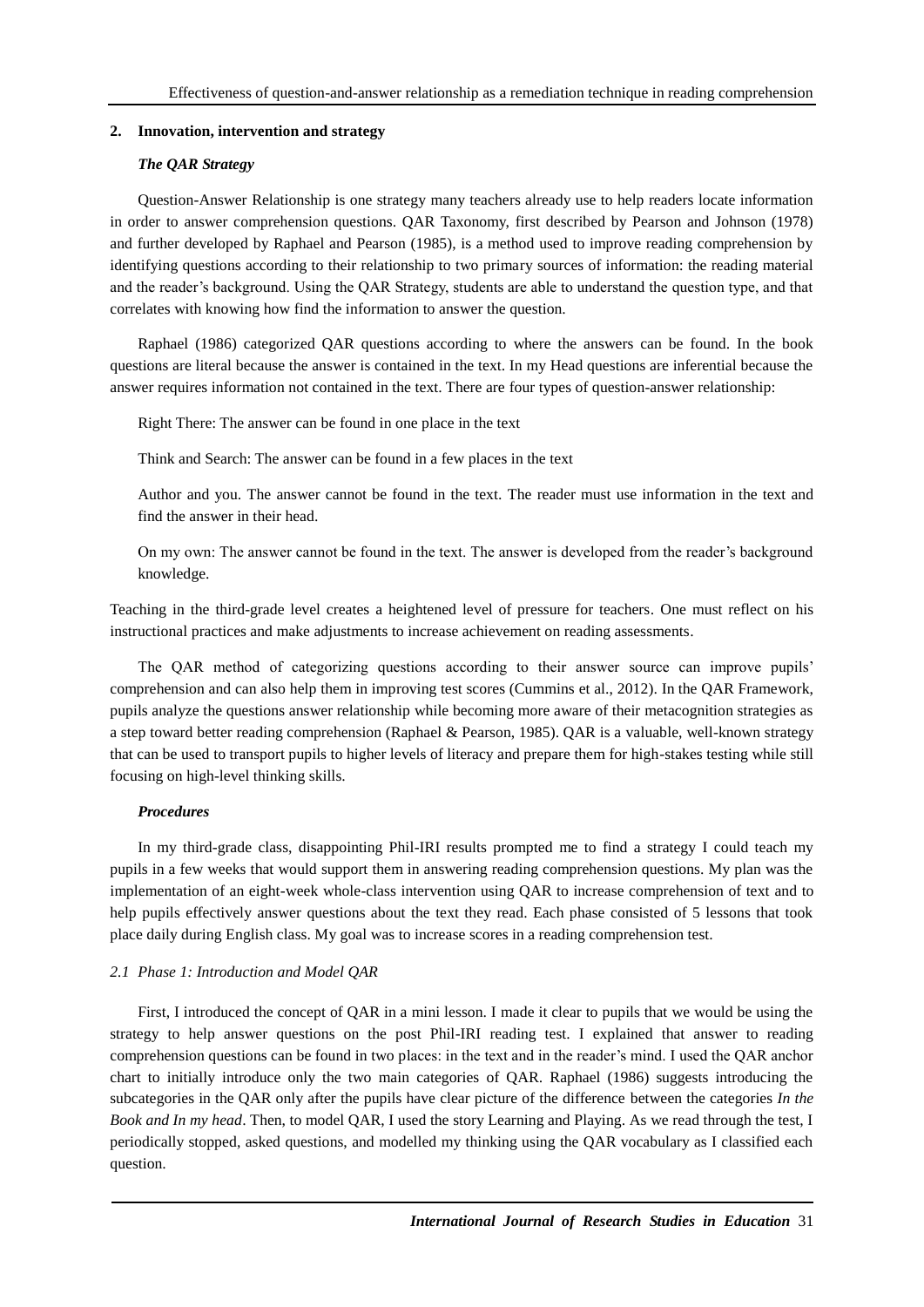Initial Question - Answer Relationship Anchor Chart

| Question Answer Relationship .<br>In the Book.<br>Rereadthe answer is in the story. |  |
|-------------------------------------------------------------------------------------|--|
|                                                                                     |  |
|                                                                                     |  |
|                                                                                     |  |
|                                                                                     |  |
| In my head »                                                                        |  |
| RereadThink, the answer is in your head.                                            |  |

## *2.2 Phase 2: Model QAR with Subcategories*

Next, I included instruction in all four categories of QAR to complete the anchor chart. First, I explained the two categories of *in the Book questions*: Right There and Think and Search. Next, I explained the two categories of *in my Head Questions*: Author and Your and On my Own. Then I modeled creating and answering questions while revisiting Learning and Playing. During the initial step in this phase, I focused on Right There and Think and Search questions, then continued with explicit instruction on author and question.

# QAR CHART

| In the BOOK                          |                 |  |  |  |  |
|--------------------------------------|-----------------|--|--|--|--|
| Think and Search<br>Right There (RT) |                 |  |  |  |  |
|                                      |                 |  |  |  |  |
| In my Head                           |                 |  |  |  |  |
| Author and Me (AM)                   | On my Own (OMO) |  |  |  |  |

#### *2.3 Phase 3: QAR with Just Right Text*

Once my pupils began to effectively use QAR during our shared reading time, my next step was for them to begin to use the skill on their own, I created a simple graphic organizer they could see during independent reading time to help prompt questioning. Once again, I used my mini lesson and a shared reading text to model how I would complete the graphic organizer with QAR questions both during and after reading. I also began to include the use of QAR during my individual reading conferences and guided reading groups, and I used the information I gathered to analyze my pupils' independence with the strategy.

At the end of the phase, pupils were able to create and answer *In the Book* and *In My Head* questions in their notebook based on the text that I gave. They shared their questions as whole class in pairs. I was amazed at the expertise they displayed, not only in using QAR to create meaningful questions but also in how comfortable and competent they became in using the vocabulary while discussing their peer's questions as well as their own.

#### *2.4 Phase 4: QAR with Sample Reading Assessment*

The final phase of this intervention was to use the QAR to classify the questions on standardized reading test. I modeled how to classify the questions using QAR. I shared my thought process involved in classifying a question and then where I would find the answer based on my classification. After I decided a question was an In the Book question, I labeled it RT (for Right There) or T&S (for think and Search). Then, I modeled finding the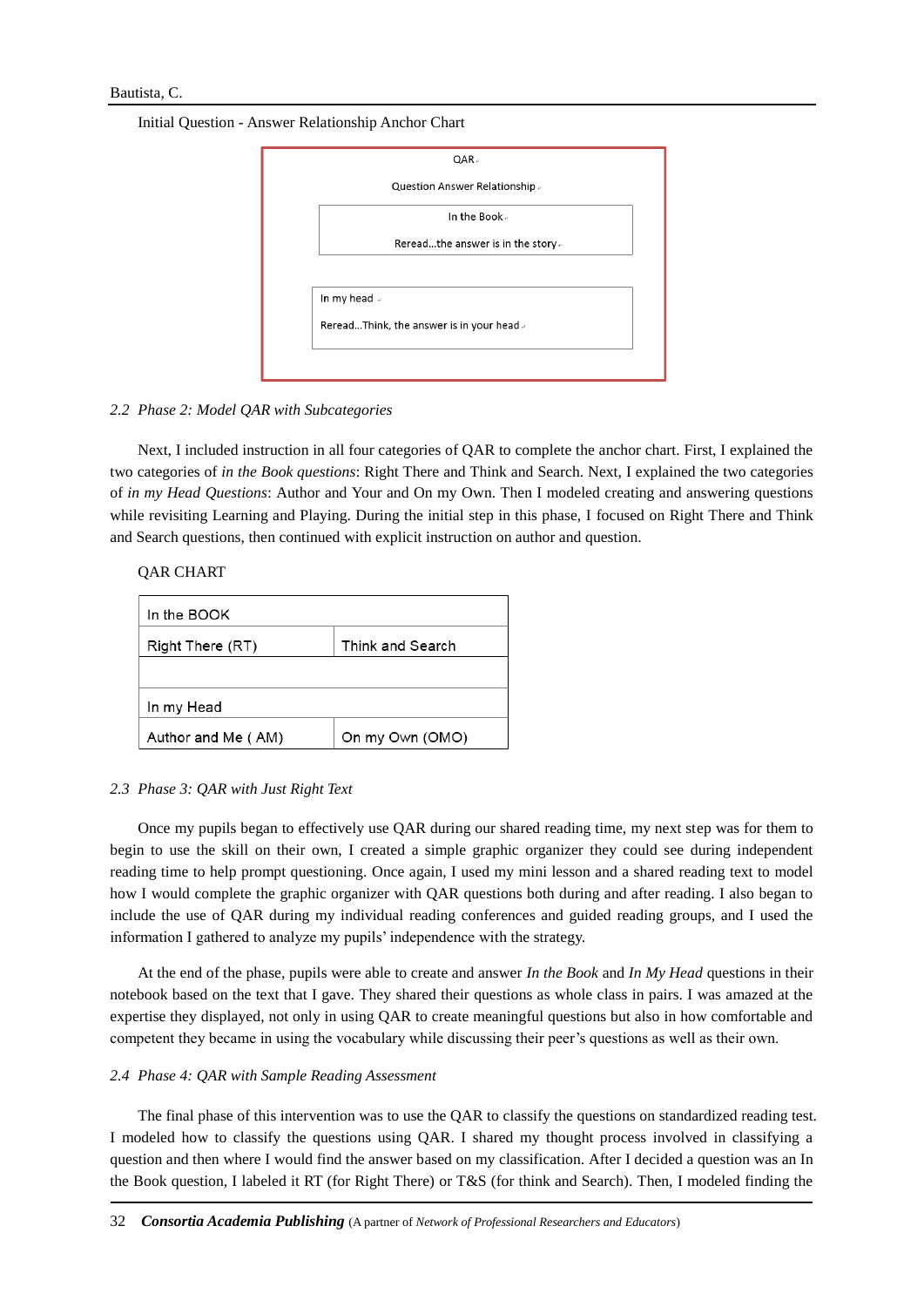answer in the text, underlining the answer, reading the question and reading the answer choices to determine the best answer. I labeled the *In my Head* question as A & Y (Author and Your), then modeled rereading a section in the text that helped me think of the answer, rereading the question, and reading the answer choices to determine the best answer.

# *2.5 Action Research Questions*

- $\triangleright$  What is the comprehension level of Grade 3 pupils in the Pre-test Administration of Philippine Informal Reading Inventory?
- $\triangleright$  Is there a significant difference on the reading level result of the Phil-IRI Pretest and post-test administration in terms of comprehension?
- $\triangleright$  Is the implementation of the Question-and-Answer Relationship Technique effective as a remediation tool in improving reading comprehension among Grade 3 pupils?

# **3. Action Research Methods**

The descriptive evaluative research design was used to achieve the objectives of finding the effectiveness of the Question Answer Relationship as a remediation tool in improving reading comprehension. Padua (2000), revealed that descriptive method focuses at the present condition of person, events, or class and may involve induction, analysis, classification and analysis. Descriptive Method is considered appropriate for the study because the problem calls for the collection of data necessary in making description on how effective the use QAR technique in improving comprehension.

# *3.1 Participants and/or other Sources of Data and Information*

The study made use of the Phil-IRI Pretest result and the Post –Test result of the Grade Three Chico pupils after the implementation of an- eight-week remediation program using the QAR Technique. In order to determine the comprehension level of the pupils, the researcher used the following:

| Score       | Reading Comprehension Level |  |  |  |  |
|-------------|-----------------------------|--|--|--|--|
| 4-5         | Independent                 |  |  |  |  |
|             | Instructional               |  |  |  |  |
| 2 and below | Frustration                 |  |  |  |  |

# *3.2 Data Gathering Methods*

The study was conducted during the 2nd Quarter of the school year 2018-2019 at Angono Elementary School, Angono, Rizal. A permission to conduct the study was sought from the proper authorities. Upon approval, the researcher used the Question-and-Answer Relationship as remediation tool to improve comprehension for a period of eight weeks. The program has four phases with sixteen (16) stories in general. Appropriate statistical tools were used in order to compare the scores from the pretest and posttest and to further determine the effectiveness of the program.

# *3.3 Conceptual Framework*

The conceptual model of the study was based on Coomb's model, the input, process and the output. The first frame which is the input contains Question and Answer Technique (Module/guide), Results of both the Phil IRI Pre-test and Post-test. The second frame refers to the process consist of the pretest, the remediation, post-test, analysis and graphical presentation of the data. The third frame indicates the output of the study which is the improved reading skills in English using Question and Answer Relationship Technique, action plan and recommendation. The line from the output frame connecting both process and input present feedback. This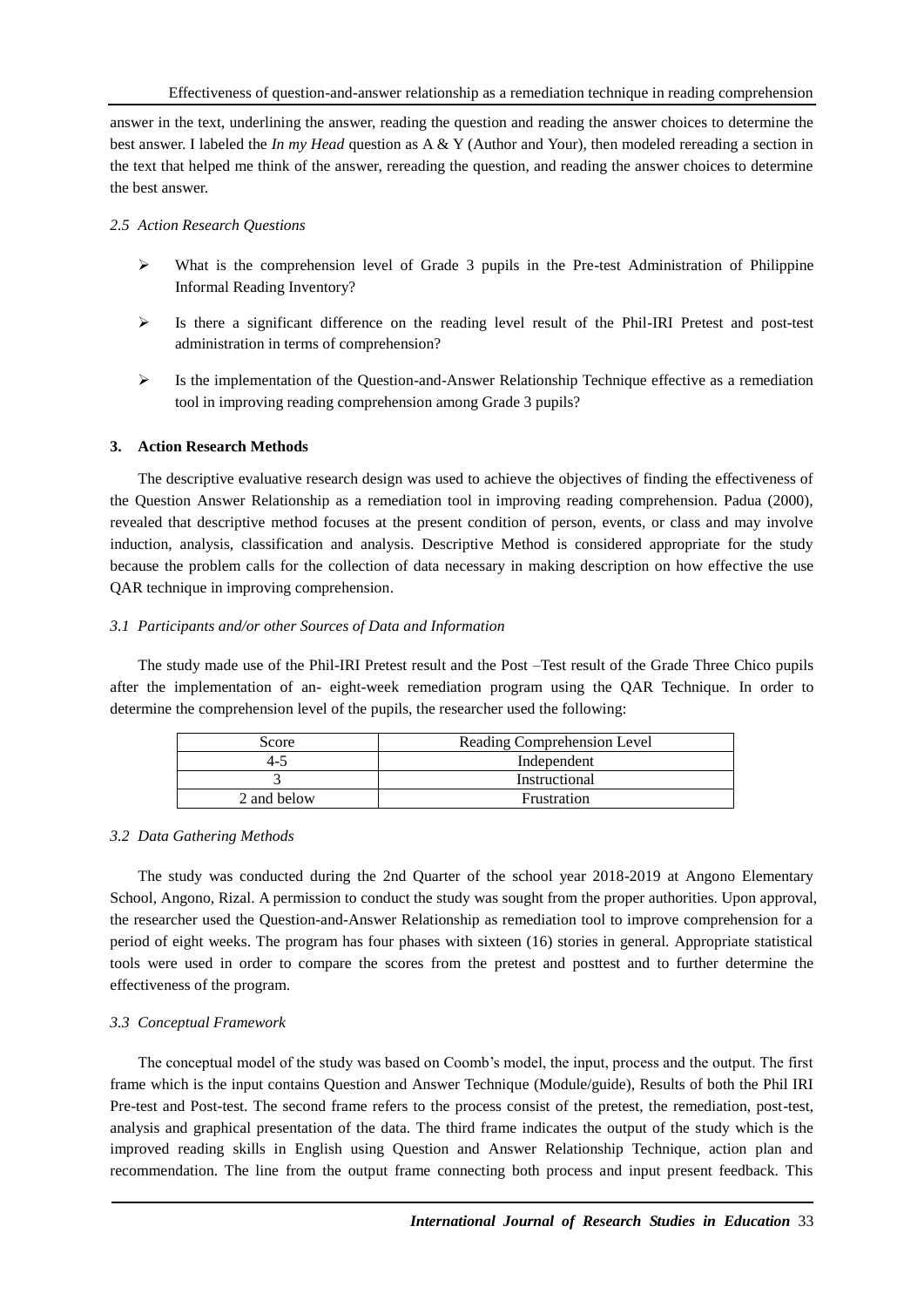means that the strategy is a continual process which does not stop after the output was achieved.

## *Conceptual Model of the Study*



*Figure 1*. Effectiveness of question and answer relationship as a remediation tool in improving reading comprehension skills.

## **4. Discussion of Results and Reflection**

The study determined the significant difference of the Phil-IRI pretest and post-test and also the effectiveness of Question-and-Answer Relationship Technique as a remediation tool to improve reading comprehension.

#### **Table 1**

*Comparative table of the pre-test and post-test result*

|                     | Pre-Test |            | Post-Test |            |  |
|---------------------|----------|------------|-----------|------------|--|
|                     | No. of   | Percentage | No. of    | Percentage |  |
| Reading Level       | Pupils   |            | Pupils    |            |  |
| Independent         | 0        | 0%         | 21        | 44.68%     |  |
| Instructional       | 0        | 0%         | 18        | 38.30%     |  |
| Frustration         | 47       | 100%       |           | 17.02%     |  |
| Total No. of Pupils | 47       | 100%       | 47        | 100%       |  |

### **Table 2**

*Significant difference on the reading comprehension level in the Phil-IRI pretest and posttest administration*

|          | N  | df | M    | SD   | SS    | T-value  | Level of<br>Significance | Interpretation |
|----------|----|----|------|------|-------|----------|--------------------------|----------------|
| Pretest  | 47 | 46 | .23  | 0.18 | 8.43  |          |                          |                |
| Posttest | 47 | 46 | 3.55 |      | 53.62 | $-13.69$ | .00001                   | Significant    |

*Interpretation* - An independent-samples t-test was conducted to compare the reading level in pretest and posttest scores of Grade 3 pupils. There was a significant difference in the scores for pretest (M=1.23) and posttest ( $M=3.55$ ) with t value=13.69 and p-value = (greater than) .00001. None of the Grade 3 Chico pupils are independent and Instructional readers in the pretest. Forty-seven (47=100%) of the class is on the frustration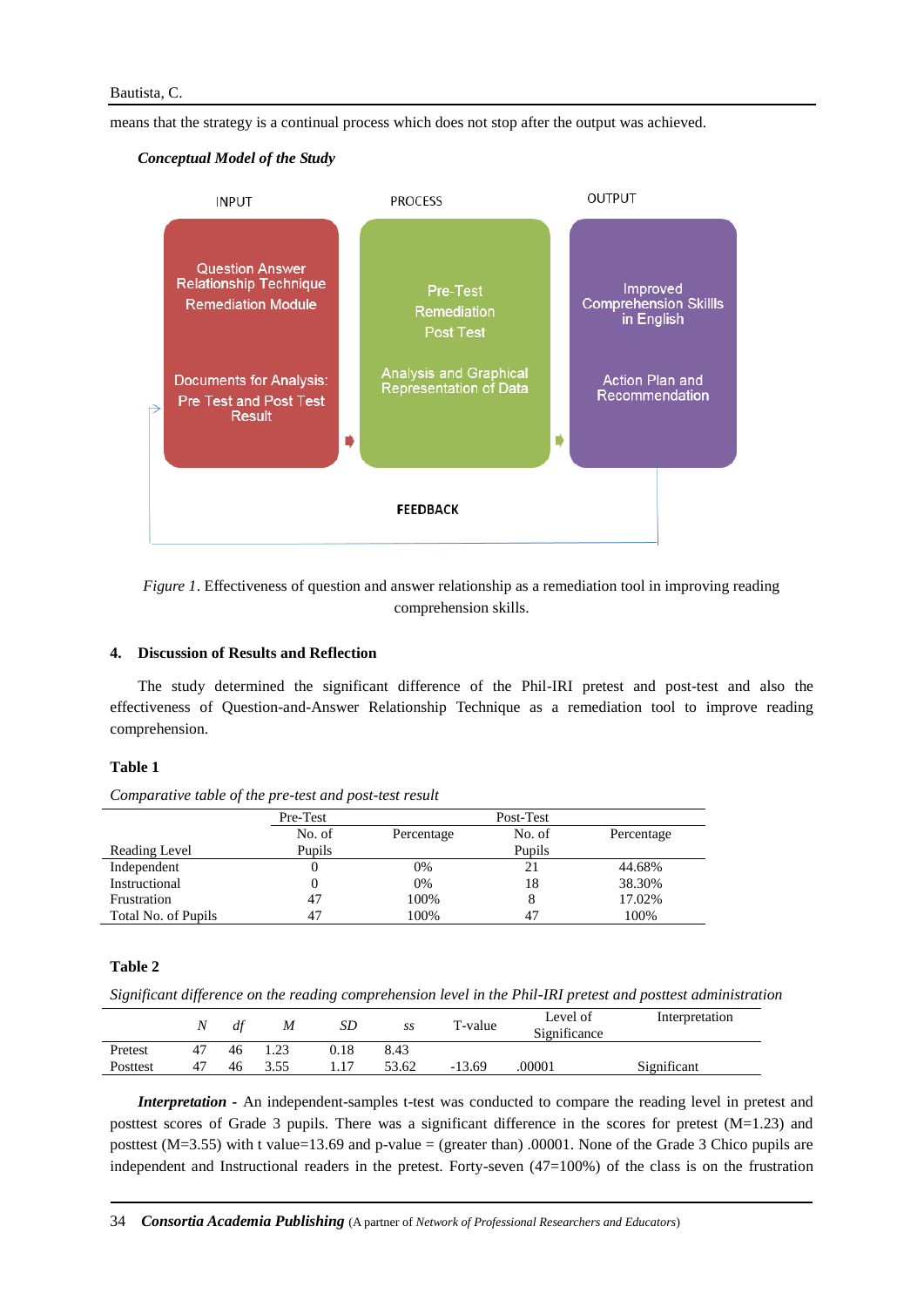level. During the posttest Administration, (21=44.68%) of the class are independent readers, (18= 38.30%) are Instructional readers and only (8=17.02%) of the class are in the frustration level. The results suggest that the QAR strategy employed in carrying out the lesson was effective.

There was a significant difference in the scores for pretest (Independent and Post Test Administration. The reflected t- value of  $- 13.6902$  and p-value of  $< .00001$  at p $< .05$  indicates that there is significant difference between the reading comprehension level in the Pre-Test and Post-Test result. Therefore, the null hypothesis is rejected. It further indicates that the use of Question-and-Answer Relationship Technique as a reading intervention in effective.

*Reflections -* Upon reflections, I think my pupils who fall under the frustration level, did not benefit from this intervention for many reasons. All were reading below grade level and probably had great difficulty reading the third-grade leveled selections. Also, they were still developing their word solving strategies, which prevented them from being able to develop their thinking at higher levels. Those pupils who fall under the Instructional and Independent level through the Question-and-Answer Relationship technique developed the ability to navigate and interact with the reading material, enabling them to answer the questions easily.

In conclusion, it is imperative that teachers not only focus on skills to further literacy development but also provide for pupils as they navigate the reading materials and questions, QAR instruction, when used effectively in the context of high-quality literacy instruction, can give students another tool in their reader's toolbox. The QAR strategy can advance comprehension and achievement as well.

# *Recommendations*

- $\triangleright$  Thorough training of teachers in using the OAR Strategy should be planned to effectively execute and gain maximum benefits from it.
- $\triangleright$  It is recommended that the strategy be used and implemented in all grade levels.
- $\triangleright$  An in- depth research similar to the project must be made in order to meet the demands and challenges of the present time.

| AREA            | <b>OBJECTIVES</b>     | <b>KEY</b>              | <b>TIME</b>  | <b>PERSONS</b>  | <b>PERFORMANCE</b>       |
|-----------------|-----------------------|-------------------------|--------------|-----------------|--------------------------|
| <b>CONCERN</b>  |                       | <b>STRATEGIES</b>       | <b>FRAME</b> | <b>INVOLVED</b> | <b>INDICATOR</b>         |
| Pupils          | To improve the        | <b>Remedial Classes</b> | August to    | Pupils          | Readers with             |
| Development     | performance level     | in Reading              | October      | <b>Teachers</b> | comprehension            |
|                 | of grade three        |                         |              | Parents         |                          |
|                 | <i>learners</i>       |                         |              |                 |                          |
| <b>Teachers</b> | Train teachers in     | <b>SLAC</b>             | June -       | <b>Teachers</b> | 100% participation and   |
| Development     | teaching the QAR      |                         | March        | Principal       | commitment               |
|                 |                       |                         |              | MT's            |                          |
| Curriculum      | To enhance and to     | <b>SLAC</b>             | June -       | <b>Teachers</b> | Zero frustration reading |
| Development     | uplift for the $21st$ |                         | March        | Principal       | levels                   |
|                 | century learners      |                         |              | MT's            |                          |
|                 | and skills            |                         |              |                 |                          |

# *Action Plan*

# **5. References**

- Binoya, J. (2021). Effectiveness of higher order thinking skills activities to the reading comprehension level and academic performance of grade 5 pupils at Kaila Elementary School. *International Journal of Research Studies in Education, 10*(9), 35-43.<https://doi.org/10.5861/ijrse.2021.659>
- Chou, C. P., Wang, S., & Ching, G. S. (2012). Balanced reading instructions: An action research on elementary cram school students. *International Journal of Research Studies in Language Learning, 1*(1), 3-20. <https://doi.org/10.5861/ijrsll.2012.v1i1.7>